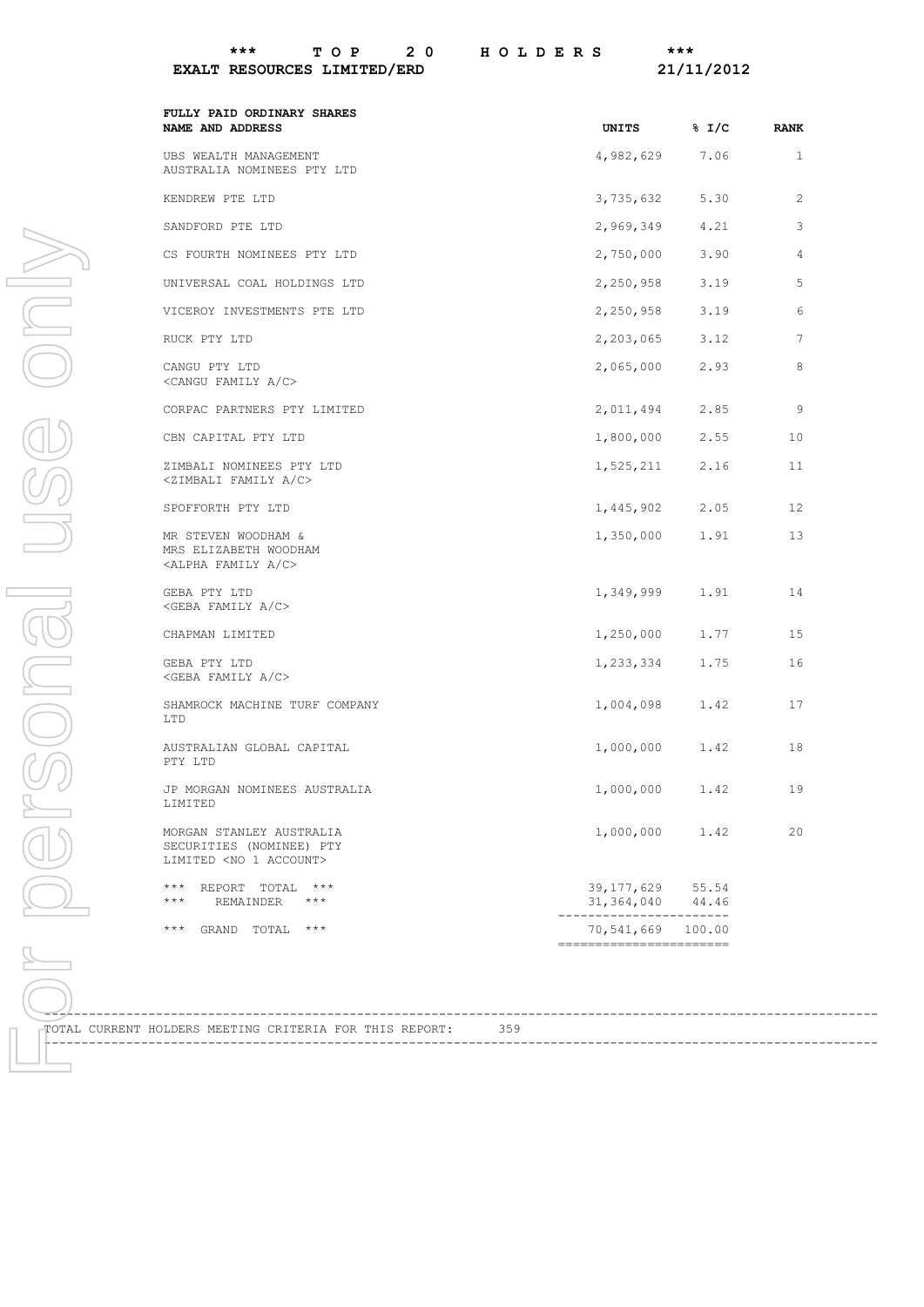## **EXALT RESOURCES LIMITED/ERD** 21/11/2012

| LIST OPTS EXP 31/12/15 @ \$0.20<br>NAME AND ADDRESS                                                      | UNITS                                 | % 1/C          | <b>RANK</b>  |  |
|----------------------------------------------------------------------------------------------------------|---------------------------------------|----------------|--------------|--|
| MR JONATHON CHARLES KOOP                                                                                 | 750,000                               | 9.40           | $\mathbf{1}$ |  |
| MADEIRA NOMINEES PTY LTD                                                                                 | 622,500                               | 7.80           | 2            |  |
| UBS WEALTH MANAGEMENT<br>AUSTRALIA NOMINEES PTY LTD                                                      | 562,520                               | 7.05           | 3            |  |
| GEBA PTY LTD<br><geba a="" c="" family=""></geba>                                                        | 450,000                               | 5.64           | 4            |  |
| JALONEX INVESTMENTS PTY LTD                                                                              | 383,334                               | 4.81           | 5            |  |
| CANGU PTY LTD<br><cangu a="" c="" family=""></cangu>                                                     | 205,000                               | 2.57           | 6            |  |
| DR ALASTAIR ROWLAND BROWN<br><hipiki a="" c="" fund="" staff=""></hipiki>                                | 198,336                               | 2.49           | 7            |  |
| 31 MAY PTY LTD                                                                                           | 155,847                               | 1.95           | 8            |  |
| BJS ROBB PTY LTD                                                                                         | 133,334                               | 1.67           | 9            |  |
| MS NICOLE GALLIN &<br>MR KYLE HAYNES<br><gh a="" c="" fund="" super=""></gh>                             | 133,334                               | 1.67           | 10           |  |
| ARCHFIELD HOLDINGS PTY LTD                                                                               | 121,670                               | 1.53           | 11           |  |
| DR ALASTAIR ROWLAND BROWN<br><hipiki a="" c="" fund="" staff=""></hipiki>                                | 111,112                               | 1.39           | 12           |  |
| MRS LOUISE JANE HARTWIG                                                                                  | 109,166                               | 1.37           | 13           |  |
| BIMEDENT PTY LTD<br><discretionary a="" c=""></discretionary>                                            | 100,001                               | 1.25           | 14           |  |
| MOUNT STREET INVESTMENTS PTY<br>LTD<br>$\langle$ THE MJ BLAKE S/F A/C>                                   | 100,000                               | 1.25           | 15           |  |
| MR GRAHAM ROBERT FOREMAN                                                                                 | 75,000                                | 0.94           | 16           |  |
| MR DANIEL CORREIA                                                                                        | 63,334                                | 0.79           | 17           |  |
| MS ROSEMARY KOOP                                                                                         | 62,500                                | 0.78           | 18           |  |
| ZIMBALI NOMINEES PTY LTD<br><zimbali a="" c="" family=""></zimbali>                                      | 60,000                                | 0.75           | 19           |  |
| MR VICTOR LAWRENCE JOYCE &<br>MRS SUSAN JOAN ABRA<br><victor a="" c="" f="" joyce="" l="" s=""></victor> | 50,002                                | 0.63           | 20           |  |
| $***$<br>REPORT TOTAL<br>$***$<br>$***$<br>REMAINDER<br>$***$                                            | 4,446,990<br>3,528,797                | 55.76<br>44.24 |              |  |
| $\star\star\star$<br>GRAND TOTAL<br>$***$                                                                | 7,975,787<br>------------------------ | 100.00         |              |  |
|                                                                                                          |                                       |                |              |  |
| TOTAL CURRENT HOLDERS MEETING CRITERIA FOR THIS REPORT:<br>355                                           |                                       |                |              |  |
|                                                                                                          |                                       |                |              |  |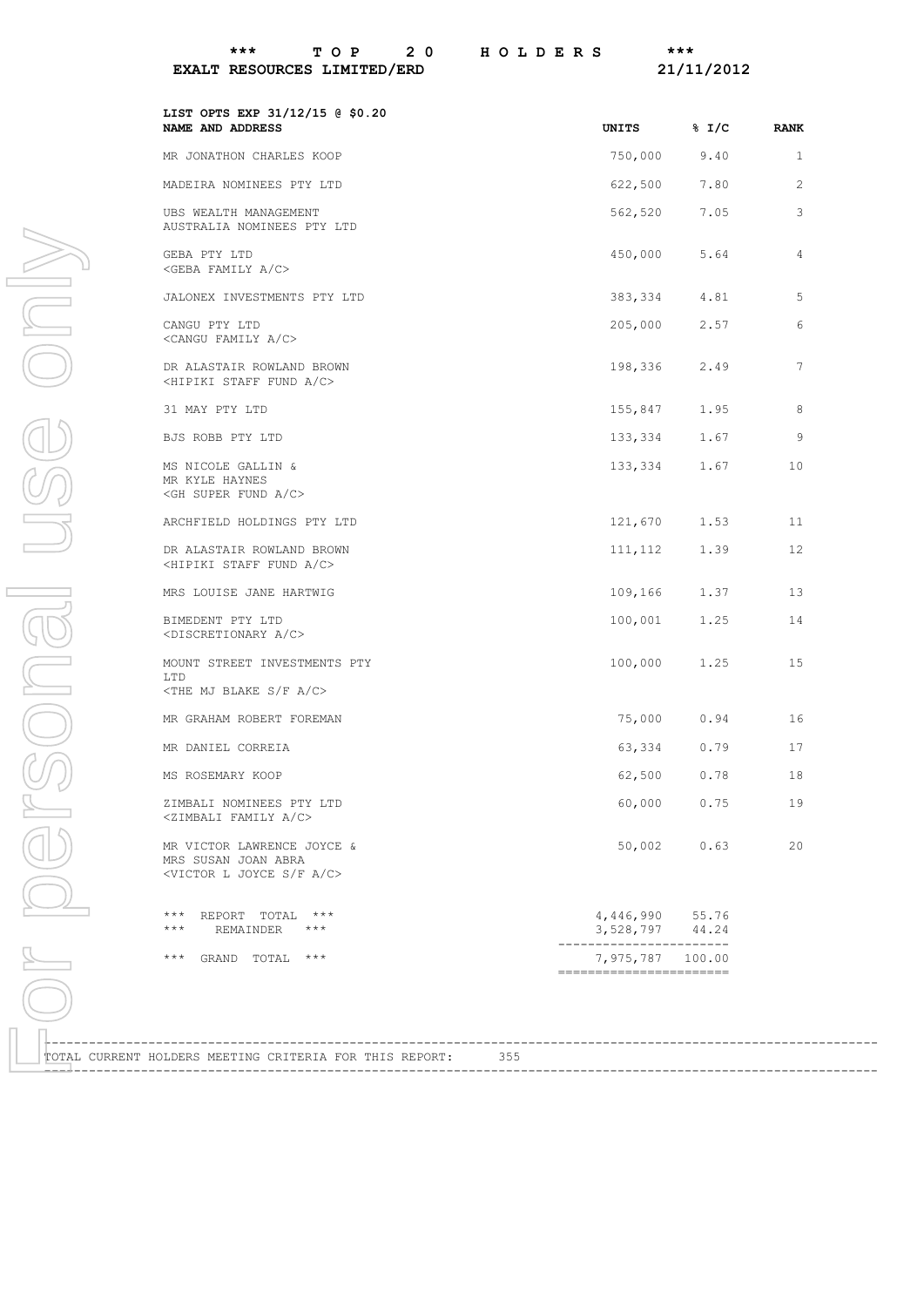|           |                                    |                                  |                               |                     | $***$                 | EXALT RESOURCES LIMITED/ERD | Range Of Units Summary | $***$<br>21/11/2012     |
|-----------|------------------------------------|----------------------------------|-------------------------------|---------------------|-----------------------|-----------------------------|------------------------|-------------------------|
|           |                                    | $\,1\,$<br>$\mathtt{to}$<br>1000 | 1001<br>$\texttt{to}$<br>5000 | 5001<br>to<br>10000 | 10001<br>to<br>100000 | 100001<br>to<br>(MAX)       |                        | $^\star$ TOTAL $^\star$ |
|           | FULLY PAID ORDINARY SHARES         |                                  |                               |                     |                       |                             |                        |                         |
|           | Holders                            |                                  |                               |                     |                       |                             |                        |                         |
|           | Issuer                             | $\mathbf{1}$                     | $\mathbf{1}$                  | 31                  | 52                    | 30                          |                        | 115                     |
|           | $\mathop{\mathrm{Ches}}\nolimits$  | $\sqrt{2}$                       | $\,1\,$                       | 36                  | 144                   | 61                          |                        | 244                     |
|           | Total                              | 3                                | $\mathbf{2}$                  | 67                  | 196                   | 91                          |                        | 359                     |
|           | Units                              |                                  |                               |                     |                       |                             |                        |                         |
|           | Issuer                             | $\mathbf{1}$                     | 5000                          | 310000              | 1790001               | 30202288                    |                        | 32307290                |
|           | $\mathop{\mathrm{Ches}}\nolimits$  | $1\,1$                           | 2300                          | 356135              | 6127686               | 31748247                    |                        | 38234379                |
|           | Total                              | $12\,$                           | 7300                          | 666135              | 7917687               | 61950535                    |                        | 70541669                |
|           |                                    |                                  |                               |                     |                       |                             |                        |                         |
|           | TOTAL HOLDERS FOR CLASSES SELECTED |                                  |                               |                     |                       |                             | 359                    |                         |
|           | TOTAL UNITS                        | $\pmb{\Pi}$<br>Ħ                 | $\pmb{\mathfrak{m}}$          |                     |                       |                             | 70541669               |                         |
|           |                                    |                                  |                               |                     |                       |                             |                        |                         |
|           |                                    |                                  |                               |                     |                       |                             |                        |                         |
| r persona |                                    |                                  |                               |                     |                       |                             |                        |                         |
|           |                                    |                                  |                               |                     |                       |                             |                        |                         |
|           |                                    |                                  |                               |                     |                       |                             |                        |                         |
|           |                                    |                                  |                               |                     |                       |                             |                        |                         |
|           |                                    |                                  |                               |                     |                       |                             |                        |                         |
|           |                                    |                                  |                               |                     |                       |                             |                        |                         |
|           |                                    |                                  |                               |                     |                       |                             |                        |                         |
|           |                                    |                                  |                               |                     |                       |                             |                        |                         |
|           |                                    |                                  |                               |                     |                       |                             |                        |                         |
|           |                                    |                                  |                               |                     |                       |                             |                        |                         |
|           |                                    |                                  |                               |                     |                       |                             |                        |                         |
|           |                                    |                                  |                               |                     |                       |                             |                        |                         |
|           |                                    |                                  |                               |                     |                       |                             |                        |                         |
|           |                                    |                                  |                               |                     |                       |                             |                        |                         |
|           |                                    |                                  |                               |                     |                       |                             |                        |                         |
|           |                                    |                                  |                               |                     |                       |                             |                        |                         |
|           |                                    |                                  |                               |                     |                       |                             |                        |                         |
|           |                                    |                                  |                               |                     |                       |                             |                        |                         |
|           |                                    |                                  |                               |                     |                       |                             |                        |                         |
|           |                                    |                                  |                               |                     |                       |                             |                        |                         |
|           |                                    |                                  |                               |                     |                       |                             |                        |                         |